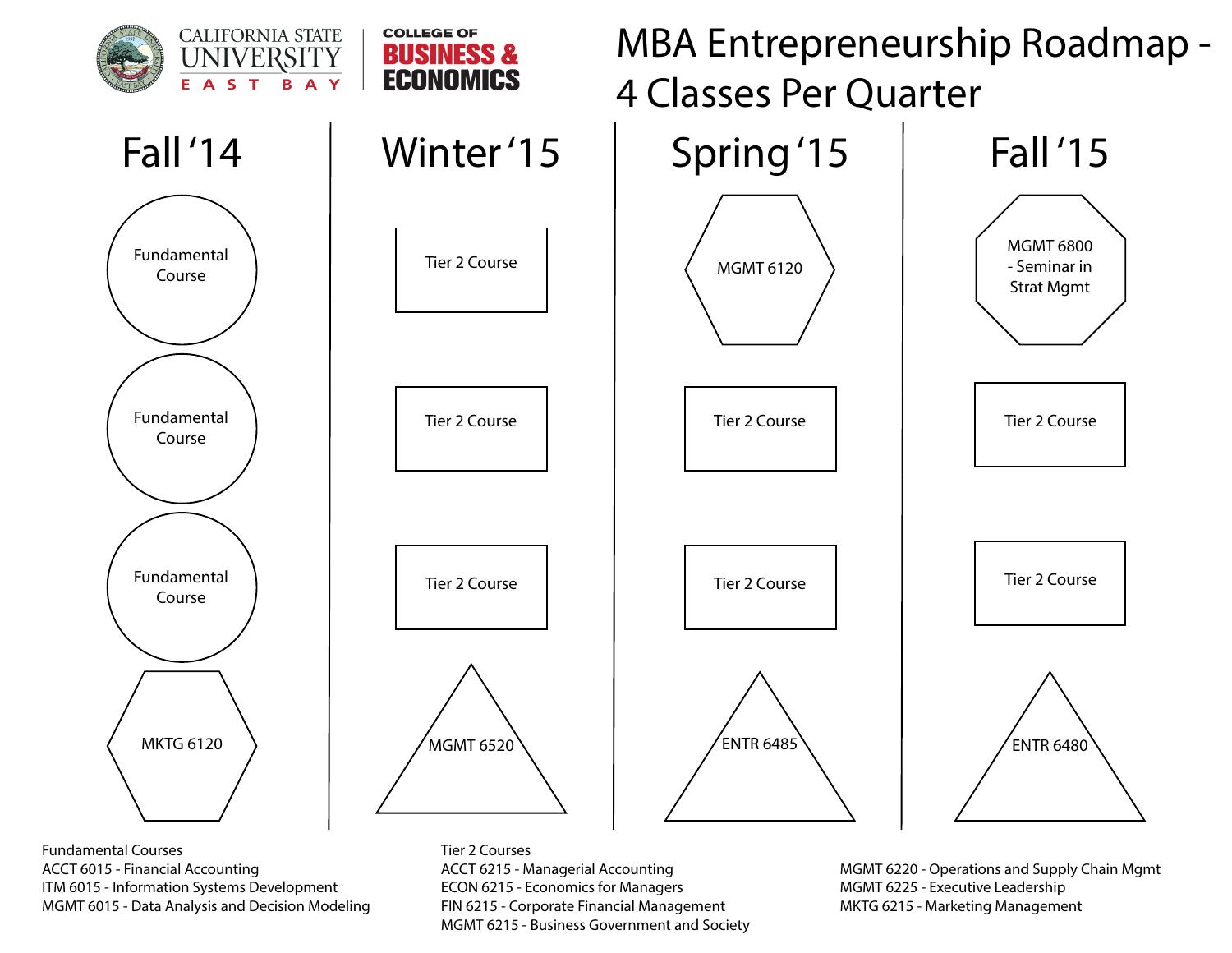

FIN 6215 - Corporate Financial Management MGMT 6215 - Business Government and Society MKTG 6215 - Marketing Management